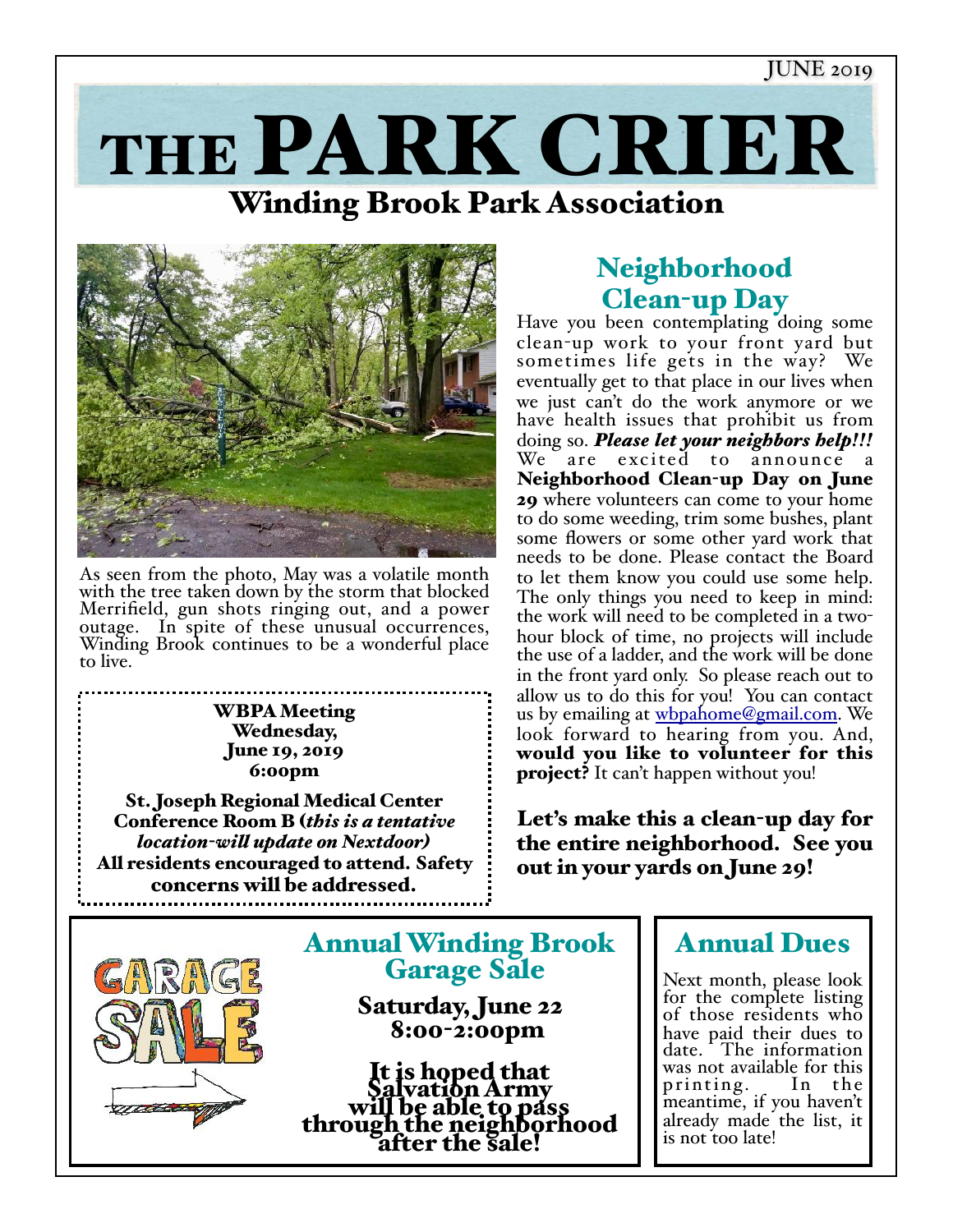#### President's Corner

### Neighborhood Security

Dear Neighbors,

I hope this finds you doing well as summer approaches. While the rain has been relentless, I do appreciate the longer days and warmer temps and knowing that summer days are coming soon. With warmer weather on the way, we hear more about the crime rates heating up. Sociologists determined long ago that there is a direct correlation between warmer weather and increased criminal activity and unfortunately, we have had a few incidents here recently that have many concerned. I thought I would touch on a few reminders:

First, we need to understand that crime can happen anywhere at any time. I know none of us want to hear this and believe bad things never happen in Winding Brook, and for the most part, that is still very true. That said, we need to be vigilant, and keep our eyes and ears open and look after each other, and very importantly, report suspicious activity when it happens. The St. Joe County Sheriff's Office has reminded me that residents should call  $\overline{911}$  if it is an emergency and 574-235-9611 for non-emergency situations. Reports are documented and patrols are stepped up accordingly. As always, keep a watchful eye on your kids, turning your post and porch lights on at night, shutting and locking home and auto doors and windows are simple steps to keeping you and your family safe. Also, *please remember if you see something suspicious and potentialy criminal in nature, say something and cal the police and let them folow up.* If it is not urgent or not an emergency, use the Nextdoor app.

If you still have questions or concerns, feel free to contact me directly and/or consider attending our next Board Meeting which is June 19 at 6:00pm at the St. Joseph Regional Medical Center Conference Room B. *(tentative location)* It is in the lower level of the hospital. All Board meetings are always open to all residents. Look forward to seeing you there.

See you around the neighborhood, Michael Miller



In May, 2016, it was announced that the security company contract we had with Majestic Security was not renewed. Prior to this time, the Board had been discussing and reviewing the contract for at least three years. It was determined that the increasing costs were not sustainable and not worth the 'perceived' coverage and service that we were supposed to be receiving. The Board voted to terminate the contract and instead invest in enhancing the Neighborhood Watch program, to design an enhanced website to foster better communication and build awareness, and to consider lighting and other security measures at entrances. While we were under contract, a string of home burglaries occurred and the culprits were not thwarted by security. While the patrols did help, sometimes, in alerting residents if their garage doors were open, crimes still occurred. I personally had my car broken into and my briefcase stolen on a night when security was in place. In short, security patrols consisted of a brief drive through the neighborhood, and unless a crime was about to take place, it was very unlikely the security guard would catch it. They also had other neighborhoods to patrol so they were not in ours all night long. Since then, Nextdoor has been a very useful means for quickly communicating concerns among neighbors. I have seen notifications come through about suspicious cars and activity and the recent shooting. This is not a perfect solution, but it is helping as the Board continues to consider additional options. As stated in my monthly column, please consider attending the Board meeting on June 19 that will address safety concerns.

#### *Michael*

## 4th of July Parade!

Mark your calendars for this long-time Winding Brook tradition! The parade, led by a firetruck, will start at 10:00am on July 4. Prior to that, come for bike, Big Wheel, car, and stroller decorating at 9:00. Stay for refreshments following the parade!

## WBPA BOARD

Michael Miller, President Zach Dripps, Vice President Laurel Eslinger, Secretary George Cressy, III, Treasurer

Sharon Burden—Maria Carter Mariah Cressy Josh Higginbotham Ryan Howell—Brain Powell—Kathy Smith Tim Sullivan—Kyle Umbarger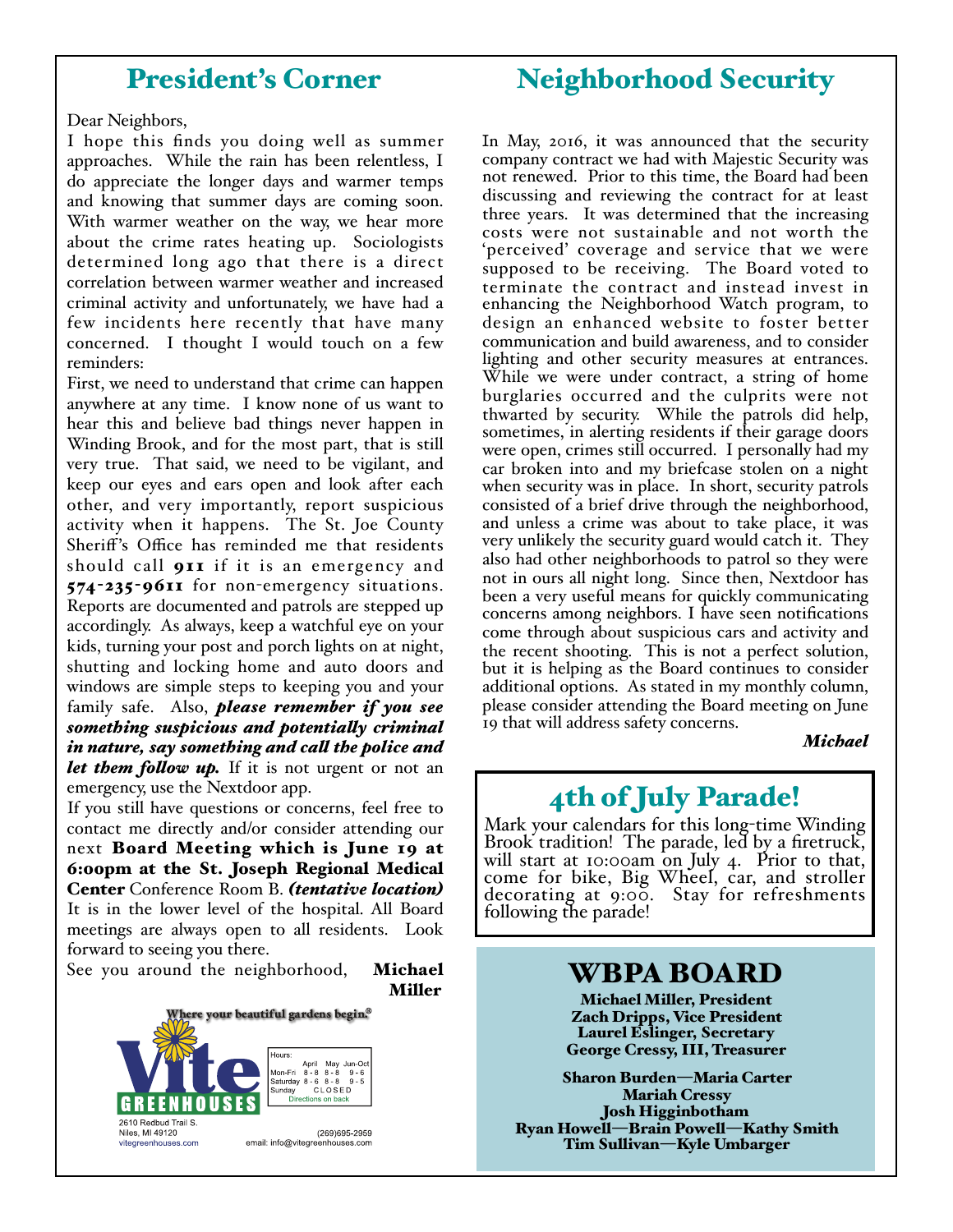## **Thextdoor**

Almost everyday, your Winding Brook neighbors are signing up to keep better informed. For those of you who have already joined, you know Nextdoor's value as a tool that is helping to connect our neighborhood. Nextdoor is a private online network based on address so it is exclusive to Winding Brook unless you choose to include surrounding neighborhoods. Your choice. This is now the vehicle that is used to alert you when there is something urgent that you should know regarding safety issues, upcoming meetings, events, items for sale, lost pets, etc.

Please consider signing up if you haven't already done so. It is well worth it and will help keep your family safe, informed, and up to date on our neighborhood. Just log into our website at windingbrookpark.com. Look for the link in the upper right corner. It is faint so look hard!

## **AROUND THE PARK**

#### New Residents

Paul and Brenda Bertha and Brenda's mother, Lucille Chupp, are the new residents at 15651 Robin Lane. They along with two of their five children moved to Winding Brook from Dunlap/Elkhart area. Paul is in banking and Brenda is an RN. Lucille is retired.

#### Congratulations!

George Cressy, IV arrived on May 20 weighing in at 6lbs. 14 oz. and is the son of Board members George Cressy, III and Mariah Cressy. So happy for you!

#### Stepping Up

Thanks to the County for stepping up when we needed them. The tree that was felled by the recent storm that blocked Merrifield was promptly removed and most of you saw the speed monitoring that was placed on Merrifield and Winding Brook Drive making us aware that we may be going too fast. They are now gone-hopefully we will still be reminded of them and a tragedy will be prevented from happening. Please SLOW DOWN!



## Congratulations, Graduates!

Goerge and Kate Cressy are proud to announce that they have two graduations this year. Evie graduated from Marian High School and will attend Purdue University this fall. She will be pursuing studies in health and human sciences. She is excited to join other neighborhood Boilers—her childhood best friend, Charlotte Voor, as well as cousins Charlie Meier and Scout Spalding. Boiler Up!

Their son, **Sam**, graduated from Indiana University's Kelly School of Business with three majors: Finance, Accounting, and Real Estate. He is moving back to the area and will work with his dad at Cressy Commercial Company!

## Winding Brook in Bloom

Come July, our annual front yard beautification contest will take place. Prizes will be awarded for the **Best** Front Yard, Best Use of Flowers, Best Mailbox, Best Use of Foliage, Best Container Gardening and Most **Improved.** The latter is open to any residents that have lived in Winding Brook for less than a year and who have made significant improvements to their front yard. Please submit *before and afer pictures* by the first week in July to be considered for this award. Gift certificates from local garden centers donate the prizes for this event. Happy planting, weeding, and trimming!